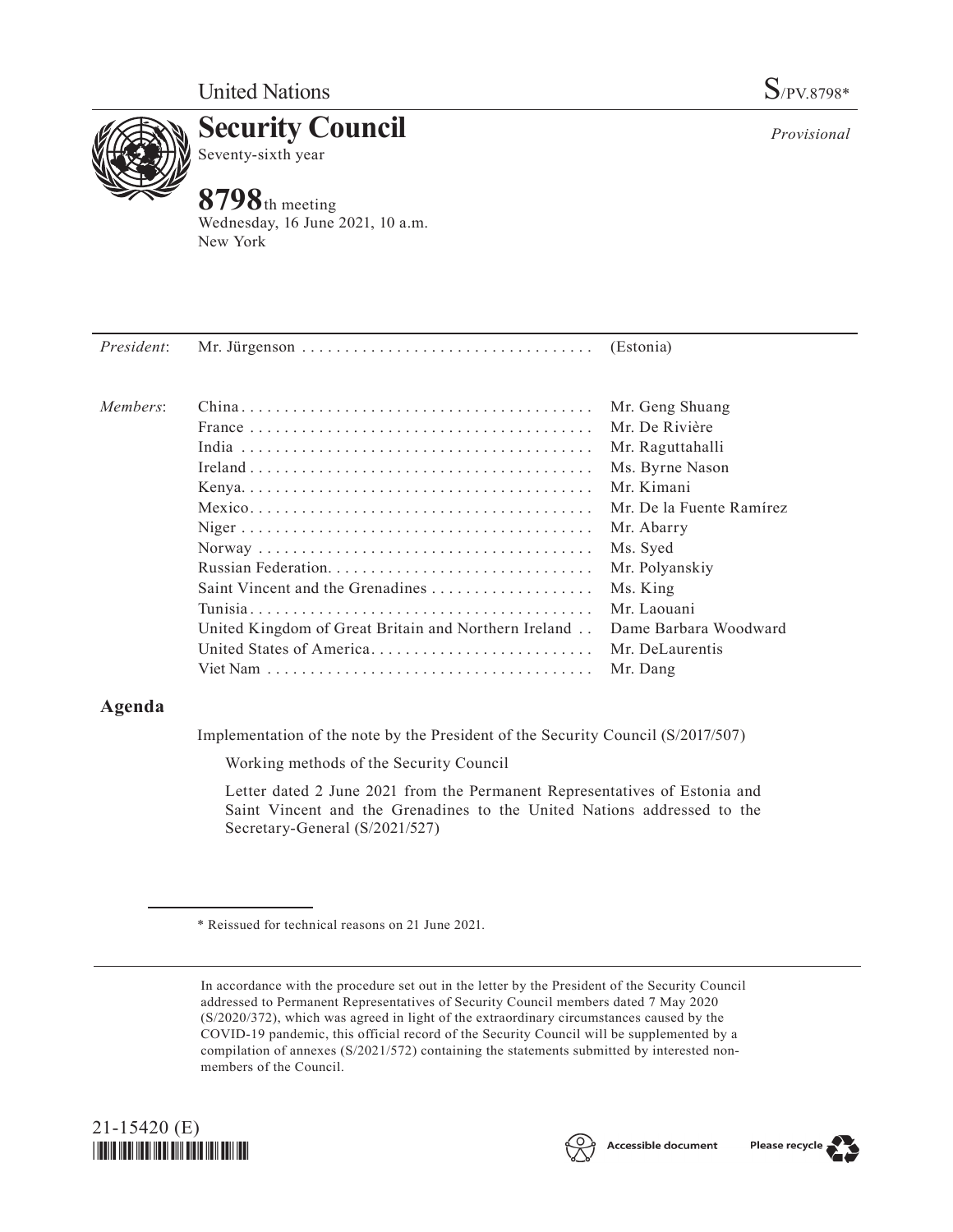*The meeting was called to order at 10.05 a.m.*

#### **Tribute to the memory of Professor Edward Luck and of Ambassador Kenzo Oshima of Japan**

**The President**: Before turning to the item on our agenda, it is fitting that we pay tribute to Professor Edward Luck and Ambassador Kenzo Oshima of Japan, who both passed on since the Security Council's previous discussion on this topic (see S/2020/418). Both of these distinguished men contributed extensively to the examination and improvement of the Council's working methods — Professor Luck through the dynamic discussions he organized in the context of the annual Hitting the Ground Running workshops and reports, and Ambassador Oshima for his important role in revitalizing the Council's Informal Working Group on Documentation and Other Procedural Questions, leading to the first comprehensive "Note 507" document in 2006 (S/2006/507). They will both be missed by the members of the Security Council.

#### **Adoption of the agenda**

*The agenda was adopted.*

### **Implementation of the note by the President of the Security Council (S/2017/507)**

**Working methods of the Security Council**

**Letter dated 2 June 2021 from the Permanent Representatives of Estonia and Saint Vincent and the Grenadines to the United Nations addressed to the Secretary-General (S/2021/527)**

**The President**: In accordance with rule 39 of the Council's provisional rules of procedure, I invite the following briefers to participate in this meeting: Ms. Loraine Sievers, co-author of the fourth edition of The Procedure of the UN Security Council, and Ms. Karin Landgren, Executive Director of Security Council Report

The Security Council will now begin its consideration of the item on its agenda.

I wish to draw the attention of Council members to document S/2021/527, which contains the text of a letter dated 2 June 2021 from the Permanent Representatives of Estonia and Saint Vincent and the Grenadines to the United Nations addressed to the

Secretary-General, transmitting a concept note on the item under consideration.

At this meeting, the Council will hear briefings by Ms. Sievers, Ms. Landgren and Ambassador Inga Rhonda King, Permanent Representative of Saint Vincent and the Grenadines, in her capacity as Chair of the Informal Working Group on Documentation and Other Procedural Questions.

I now give the floor to Ambassador King.

**Ms. King**: I welcome this opportunity to brief the Security Council as Chair of the Informal Working Group of Documentation and Other Procedural Questions. Before I proceed, however, I also would like to pay tribute to Professor Edward Luck and Ambassador Kenzo Oshima of Japan, both of whom contributed extensively to the working methods of the Security Council and are no longer with us.

Over one year ago, the coronavirus disease (COVID-19) pandemic resulted in a number of acute disruptions to the Security Council's sturdy mode of operation. While the centrality of the Council's mandate remained unchanged, our ability to discharge that mandate was challenged. Not only were we unable to convene in person, but our ability to interact with the wider United Nations membership was challenged. The Security Council was forced to contemplate and adopt a new mode of operation to ensure its continuous functioning, in line with the Charter of the United Nations.

Through a series of letters, beginning with the Chinese presidency in March 2020 (S/2020/253), which has been built upon by successive presidencies, the Security Council adapted its working methods to the circumstances in order to maintain its effective functioning. Over one year since the World Health Organization declared a pandemic, the Security Council continues to convene uninterruptedly, both in person and via video-teleconference (VTC), to negotiate and adopt resolutions, ensuring the timely renewal of mandates, and to maintain its engagement with other United Nations organs as well as with the wider United Nations membership, particularly through the monthly briefing on the programme of work and wrap-up sessions, and has incorporated multilingualism in its open videoteleconferences. Notwithstanding the existence of some outstanding issues, the Security Council has been able to ensure its continuous functioning, in a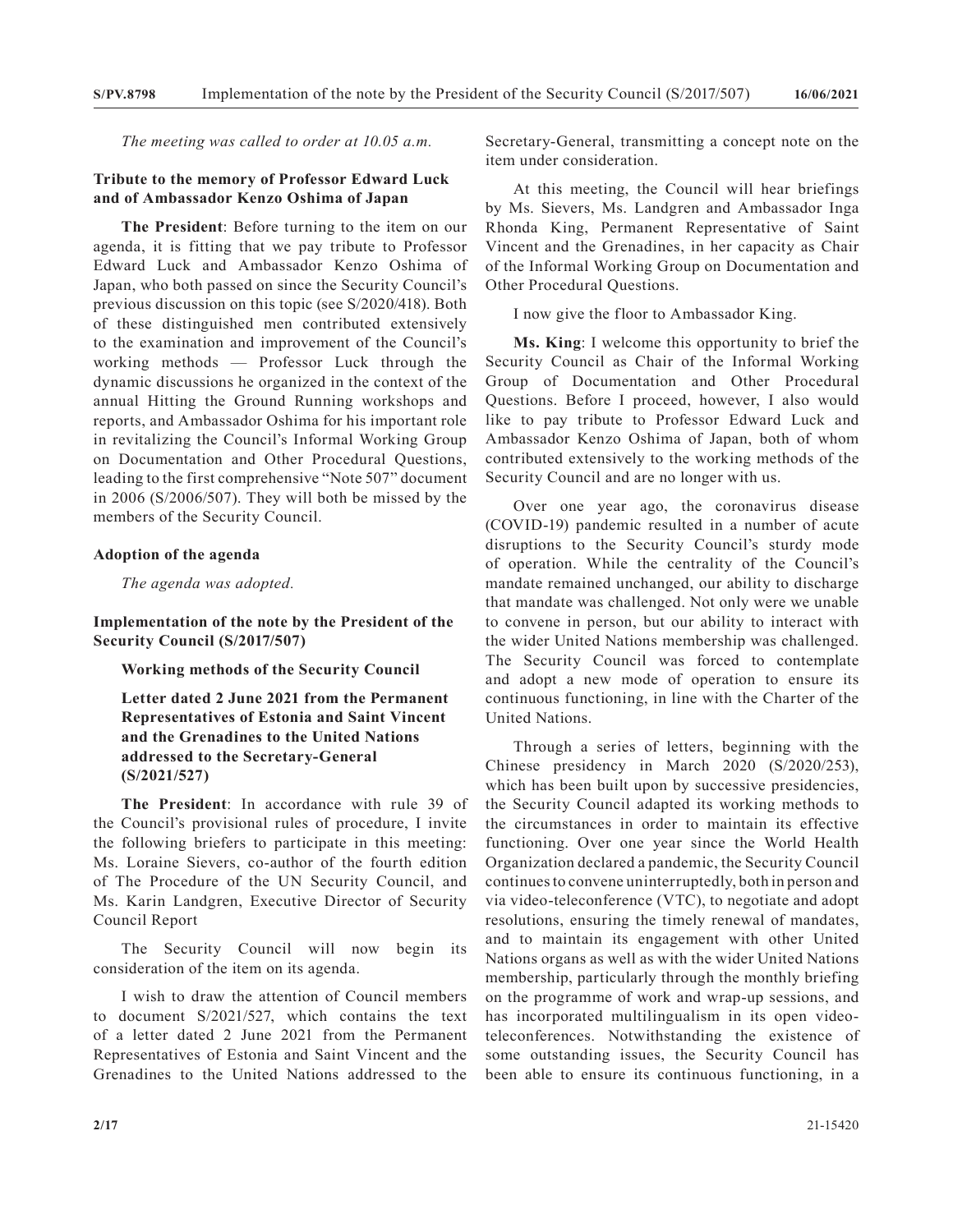manner that strives to secure transparency, efficiency and effectiveness.

The extraordinary circumstances under which we operated for the majority of the past year demonstrated a need for the Security Council to remain agile and responsive to all situations that might disrupt its functioning. The open debate on working methods in 2020 (see S/2020/418) was held on the theme "Ensuring transparency, efficiency and effectiveness". While we emphasized the significance of those elements, the concept of agility was introduced as equally critical to the work of the Council. Contained within the statements and submissions summarized in the subsequent analytical summary were a number of proposals and views related to the issue of the Council's working methods. In that context, the United Nations membership considered interim practices introduced during the pandemic that could be adopted during the ordinary functioning of the Council to enhance its effectiveness. This year, the open debate is being held under the appropriate theme "Agility and innovation: lessons for the future from the coronavirus disease (COVID-19) pandemic". That theme may be regarded as a sequel to last year's open debate, as it aims to reflect on how far we have come and urges us to think ahead.

To that end, the Informal Working Group remains a critical framework, within which we can assess and improve our working methods. Accordingly, the Working Group has continued to meet virtually approximately every five weeks. Under the standing agenda item "Implementation of the note by the President of the Security Council (S/2017/507): Reflections from past presidencies and proposals for future action", presidencies have been given the opportunity to reflect on the working methods of the Security Council during their respective months, assessing some of the best practices, challenges and areas for further movement. That agenda item facilitates reflection on the Security Council's working methods, as well as on presidential note S/2017/507, which contains many useful provisions that are sometimes overlooked. To ensure our effective, efficient and transparent functioning, during both ordinary and extraordinary circumstances, we must continue to implement all provisions contained within the note by the President of the Security Council S/2017/507 and all subsequently adopted notes.

Allow me to recall the remarks of Professor Edward Luck during last year's open debate, where he noted that the ultimate test was how fully and faithfully measures were implemented. It is also worth noting that the Informal Working Group is considering the practice and procedure concerning the circulation of communications for the consideration of the Security Council in order to promote transparency and strengthen its efficiency.

The Security Council slowly made a muchwelcomed gradual return to the Council Chamber, resuming in-person meetings in the Economic and Social Council Chamber under the German presidency in July 2020 and in the Security Council Chamber under the Russian presidency in October 2020. The Council has held a blend of VTCs and in-person meetings, with the latter having been the format for the majority of briefings and consultations in recent weeks. This month, the majority of the meetings are envisaged to take place in the Chamber. In that regard, this open debate is an opportunity for the Security Council to listen to the wider membership's comments about the Council's achievements and suggestions for the further enhancement of its working methods. The timing of this dialogue is apposite as we return to ordinary functioning.

The unforeseen COVID-19 challenges and constraints have given us much to consider for future extraordinary circumstances, such as the status of our VTCs, how to better facilitate the meaningful participation of the wider membership in VTCs, how to secure multilingualism during VTCs and produce comprehensive records of VTCs and how to undertake a procedural vote in cases where in-person meetings cannot take place. However, it has provided us with new and innovative ways to maintain our continuous functioning, including through the use of technology. I take this opportunity to recognize and emphasize the general position that modern technology can never replace interactive communication and the quality of engagement among Council members in person, including the valuable discussions that take place on the margins of normal Council meetings.

The working methods remain the foundation upon which the Security Council effectively discharges its mandate. Despite formidable challenges, the process of improving our working methods and adapting them to reflect the current circumstances must not waver. I look forward to the proposals of the membership of the United Nations as we strive towards enhancing and maintaining the Council's effectiveness, efficiency and transparency, as well as its preparedness and agility.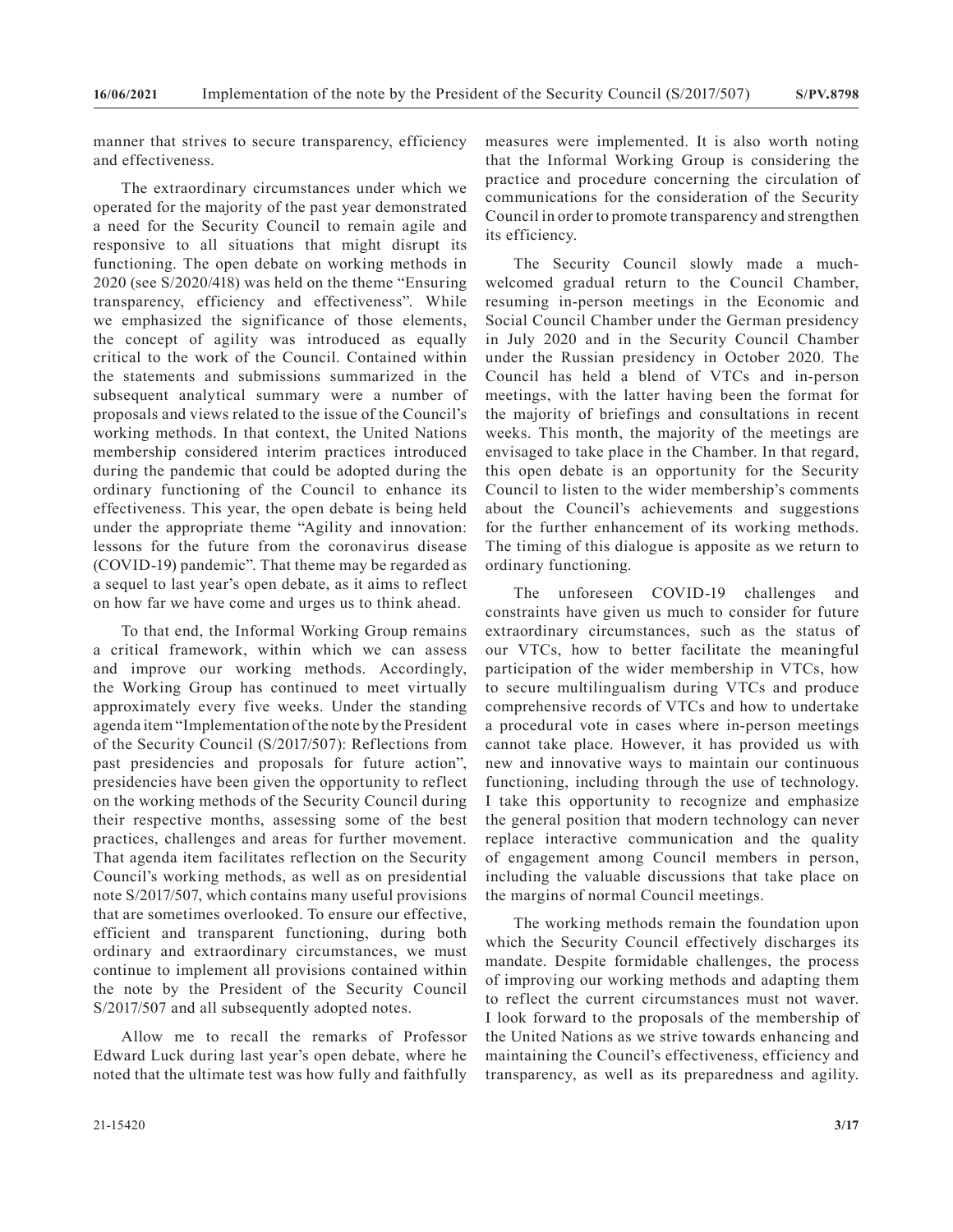I have no doubt that that is a collective endeavour to which we are all committed.

**The President**: I thank Ambassador King for her briefing.

I now give the floor to Ms. Sievers.

**Ms. Sievers**: I wish to express my appreciation for having been invited to participate as a briefer in today's open debate. I would like to add my voice to your tribute, Mr. President, and to that of the Chair of the Informal Working Group on Documentation and Other Procedural Questions to Professor Edward Luck and Ambassador Kenzo Oshima, who both made exceptional contributions to the work of the Security Council and were wonderful people.

The theme of this year's open debate is well chosen. During this transition phase, it is important to assess how the Security Council has responded to the challenges of the coronavirus disease (COVID-19) restrictions not only to discern best practices for future situations, but also to identify those pandemic working methods that may merit being carried forward into more normal times.

Ambassador King gave an insightful briefing on how the Security Council has approached business continuity during the pandemic. Last year, the most pressing issue for the Council was how to adopt resolutions. The Council was obliged to halt in-person meetings after 12 March 2020, and yet two mandates required renewal by the end of that month.

A particular difficulty faced by the Council was that, whereas, according to the Charter of the United Nations, General Assembly resolutions are recommendations, Security Council resolutions, depending on their wording, are binding decisions. For that reason, any alternative to in-person voting would have to bear up to rigorous legal scrutiny.

It was therefore essential that by the end of March 2020, the Council agreed to a written voting procedure, as set out in the letter from the President of the Security Council (S/2020/253). That procedure has perhaps been unduly time-consuming and convoluted and could benefit from further refinement. But what is most important is that it met the necessary requirements of legality and verifiability.

There are now 16 letters from the President of the Security Council on the Council's pandemic working methods. Some have carried forward what was previously agreed, while others reflect new elements, especially evolving practice with respect to videoteleconferences (VTCs). Therefore, one question now is whether the Security Council should consolidate those working methods as a reference for the future. There are several options.

The first option would be a note by the President of the Security Council that distils into a single document the most up-to-date elements of the letters from the President of the Security Council.

A second option would be to adopt stand-alone notes by the President on individual working methods, which would apply both in times of restrictions and under regular conditions.

A third option may be to follow the model of the 1996 Wisnumurti guidelines or the 2017 Bessho letter, contained in document S/2017/93. In both cases, a Security Council representative, in his individual capacity, drafted a reference document on the process for nominating the Secretary-General.

A fourth option may be a background note by the Secretariat, similar to the one on Arria Formula meetings, which, with the agreement of the Informal Working Group on Documentation and Other Procedural Questions, was read into the record by the Chair at a formal Council meeting and then included in the Security Council handbooks published by Japan.

Irrespective of the format followed, should the Council agree to create a record, it would seem desirable to convey that, although the pandemic working methods are a product of consensus, some Council members proposed additional or alternative modalities that have not been agreed but that may merit future consideration.

I would now like to raise an important matter relating to the return to in-person meetings. That is the fact that for all official meetings, the Council's provisional rules of procedure apply. Beneficially, under the rules procedural disagreements can be resolved through procedural votes. That contrasts to meetings not deemed official — including, to date, the VTCs held during the COVID-19 pandemic — for which virtually all procedural decisions require consensus, which occasionally has created delays or even blockages.

Operating without the rules of procedure for so many months has given Council members a new appreciation of them. Nonetheless, in recent years those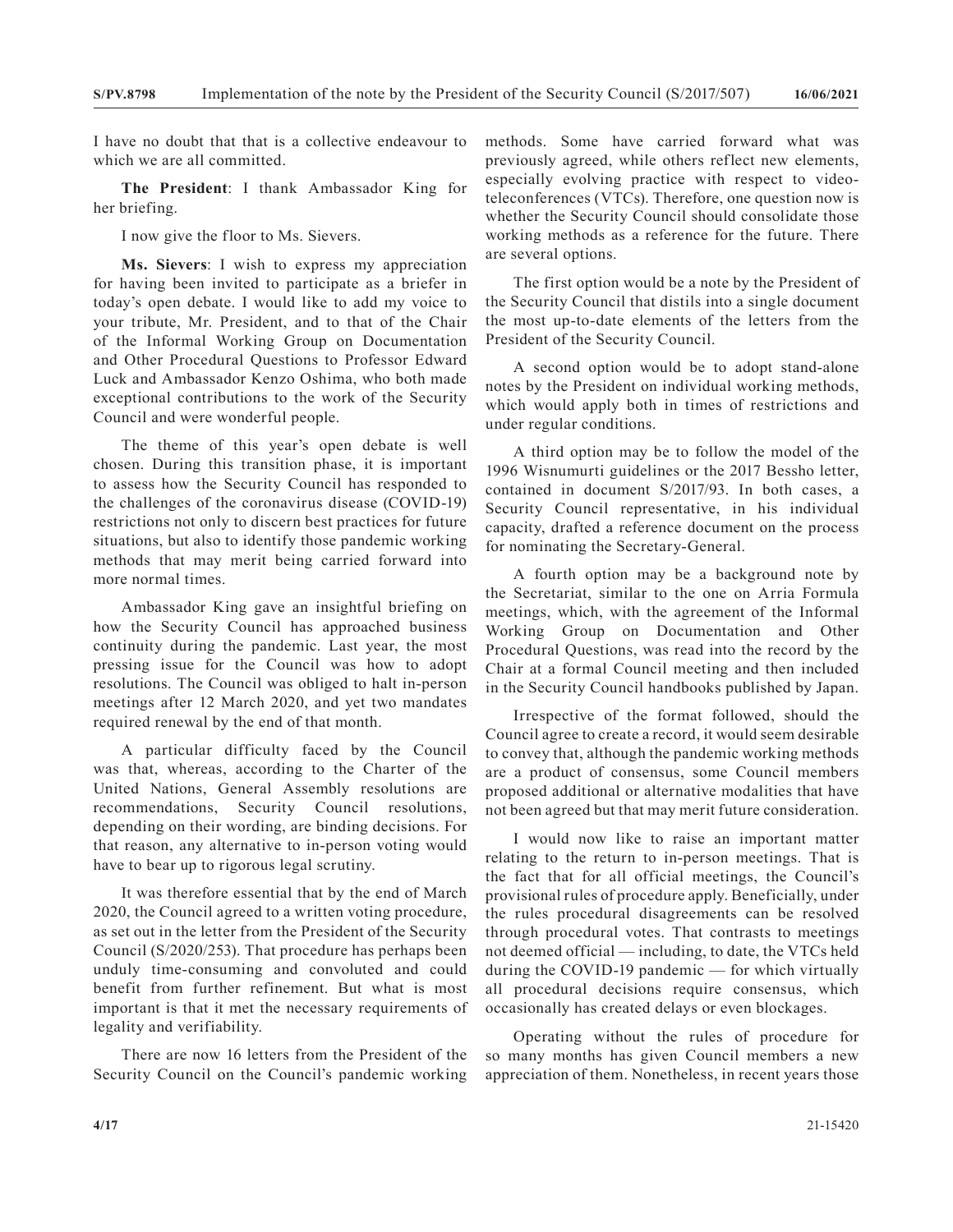rules have been under the shadow of a misunderstanding because their title still retains the word "provisional". I would like to take this opportunity to bring clarity to that issue.

The misunderstanding arises when people assume that the word "provisional" means "draft" and conclude that the rules of procedure have never been adopted, but rather exist as loose guidelines that can be set aside casually at the caprice of Council members. That assumption has done unnecessary damage to the Council's reputation.

That the rules of procedure have never been adopted is not true. They were initially adopted at the Security Council's first meeting, so that the Council could begin its official work. And then from April through June 1946, the Council adopted revisions and the rules of procedure were considered sufficiently complete to publish them under the symbol "S/96", which is the symbol they still carry today, as document S/96/Rev.7. According to the leading legal treatises on the Charter of the United Nations, the Council's rules therefore have the same legal standing as those of the General Assembly and the other principal organs of the United Nations.

The question then arises: Why does the word "provisional" remain in the title when that word was removed from the rules of procedure of the other principal organs after their adoption? The reason is that the Council remained stuck on one issue that did not confront the other principal organs — the unique voting arrangements set out for the Council in Article 27 of the Charter. Reflecting Cold War tensions, Council members could not agree on the extent to which the voting arrangements should be spelled out in its rules of procedure. It was for that reason that when the rules were published, the word "provisional" was retained. It was merely a political signal to indicate that although the Council had adopted the rules of procedure, it intended to revisit the outstanding voting issues.

By the 1950s, those voting issues had been resolved by practice on a case-by-case basis. But the word "provisional" remained in the title and over the years, the fact that the rules of procedure had been adopted in 1946 began to be forgotten by many.

Of course, the misunderstanding about the legal status of the rules of procedure could be set to rest if the Council were to agree to remove the word "provisional" from the title. However, reopening the rules of procedure to do so would undoubtedly raise the issue of some rules that over the years have become outmoded. To attend to them would require a thorough and potentially divisive review. For that reason, whereas up to 1982 seven amendments were adopted in resolutions and incorporated directly into the rules of procedure, in 1993 and 2019 the Council was able to agree amendments only through the issuance of presidential notes, with the changes not yet reflected in the rules of procedure themselves.

While I think many would concur that updating the rules of procedure would be beneficial, given the number of contentious substantive issues currently before the Council I am not sure that trying to revise the rules at this time would give an optimal result. Pending such an exercise, however, the reassuring fact is that the rules in need of modernization relate mainly to documentation.

This has been a lengthy explanation, but I felt it was important to confirm that the rules of procedure that govern the conduct of official meetings — the rules of procedure that are of greatest relevance to Council members as they return to in-person meetings — are valid. Those rules of procedure can be applied and relied upon as currently written.

In conclusion, the General Assembly considered the Council's 2020 annual report (A/75/2) on 11 June. There was a fair amount of criticism over the reduced access of non-Council Member States to the Council under its interim working methods. Yet, widespread respect was expressed for the agility with which the Council had ensured business continuity during the pandemic. I share that respect and I look forward to seeing how the Council will translate the lessons learned into the next phase of its work.

**The President**: I thank Ms. Sievers for her briefing.

I now give the floor to Ms. Landgren.

**Ms. Landgren**: It is a privilege for Security Council Report to be invited to brief the Security Council. Security Council Report's aim is to contribute in an informed and impartial manner to the Council's effectiveness, transparency and accountability.

Let me acknowledge the work of Ambassador Rhonda King of Saint Vincent and the Grenadines in presiding over the Informal Working Group on Documentation and Other Procedural Questions, as well as the role of Estonia as Vice-Chair. I also want to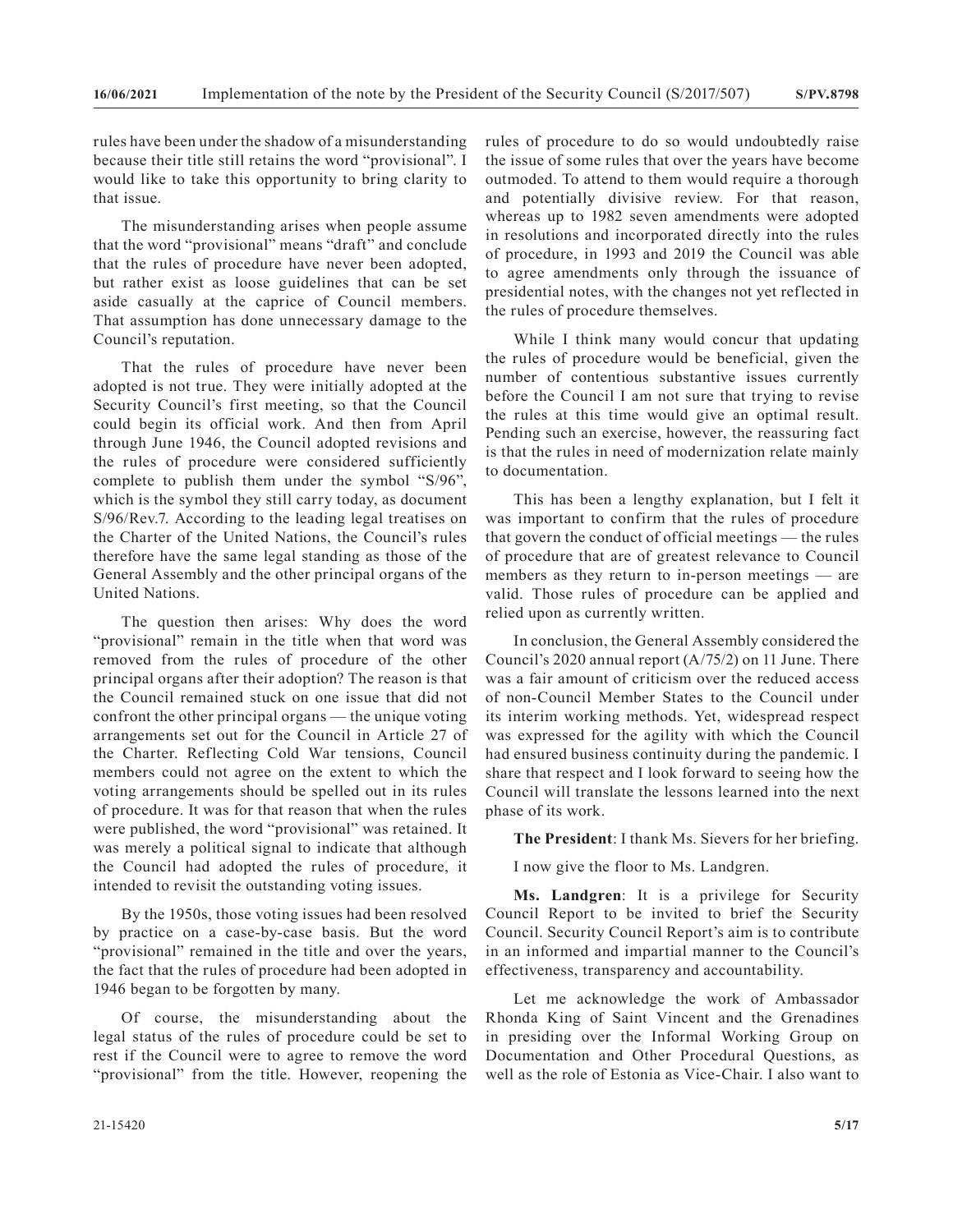pay tribute to Loraine Sievers, co-author of the fourth edition of *The Procedure of the UN Security Council*.

It is a particular pleasure to be present in the Security Council Chamber in a week when all but one of the meetings of the Council and its subsidiary bodies will be held in person for the first time since mid-March 2020. That month, faced with a mounting pandemic and its brutal impact on New York City, the Security Council acted decisively in agreeing on interim working methods. By so doing, the Security Council was true to Article 28 of the Charter of the United Nations and quickly resumed meeting continuously — the first of the principal organs, aside from the Secretariat, to get back to business.

The Security Council's rapid agreement on new ways to work was historic. Those ground-breaking arrangements have now been tested for 15 months. Members have found that video-teleconference (VTC) meetings can save considerable time. More ministers and Heads of Government join and preside over Council open debates. Subsidiary body meetings are never constrained by a lack of meeting rooms. Daily agendas and draft resolutions are now circulated electronically, in a fine example of environmental awareness. Digital platforms have truly shown their value to the Council.

At the same time, coronavirus disease (COVID-19) restrictions struck at the heart of international diplomacy, leaving Council members without face-toface negotiations and the myriad informal opportunities to explore possible ways forward, where personal relationships deepen and trust can develop. The new Council best practice may be found in hybrid working methods that balance the remote with the proximate.

At the end of March 2020, Security Council Report observed that while numerous technical difficulties had gradually been resolved, some fundamental procedural challenges had arisen. Key among them was whether VTC meetings would be considered official meetings of the Council. If they were not considered official, Security Council Report asked, how would the Council perform certain essential tasks, such as adopting resolutions to renew mandates that would otherwise expire?

The Council quickly found ways to perform its most essential tasks. It renewed mission and sanctions mandates, even establishing a new peace operation, while holding briefings and debates on its agenda items. VTCs made all that possible and at times made it easier. Over the past year of Council VTCs, technical malfunctions have become fewer and users more proficient. The level of security risk perceived to be present in the Council's digital platforms may be ripe for reassessment.

Did the Council's innovations in any way limit its ability to deliver on its primary responsibility for the maintenance of international peace and security? During these 15 months, the Council did not add any new agenda items. The decision to designate VTC meetings as informal meetings may have imposed some unintended constraints on Council processes. Voting on resolutions, a feature of formal meetings, has been encumbered with a written procedure. The accompanying oral explanations of vote, a boon to Council transparency, have been eliminated. Closed consultations, intended to permit frank discussion and to avoid prepared statements, appear, in general, to have taken on heightened formality, and the use of press elements to keep the public informed, which had a strong start in March 2020, appears to have dwindled. Procedural votes, which require a formal meeting, have not been held during meetings held via videoteleconference. Council members may wish to give serious consideration to ways of enabling procedural votes and to treating video-teleconference meetings as official.

In March 2020, monthly letters from the President became the vehicle for communicating the Council's agreed interim working methods. These letters, in themselves a new tool, reflect the critical role the Council President can play in shaping better ways of working.

As in-person meetings and travel resume, perhaps nothing will be more pressing than live engagement with peace operations and other situations of concern. It has been 20 months since the last Council visiting mission. Some elected members are about to begin the final quarter of their Council tenures without ever having benefited from a Council field trip. Well-designed field visits can strengthen Council members' sense of ground realities, the effect of their decisions and the challenges to mandate implementation — especially important now as the United Nations seeks to strengthen the impact of Action for Peacekeeping initiative.

Still, there is scope for the Council to derive more value from its field visits. The Council might consider, where possible, consolidating its own travel schedule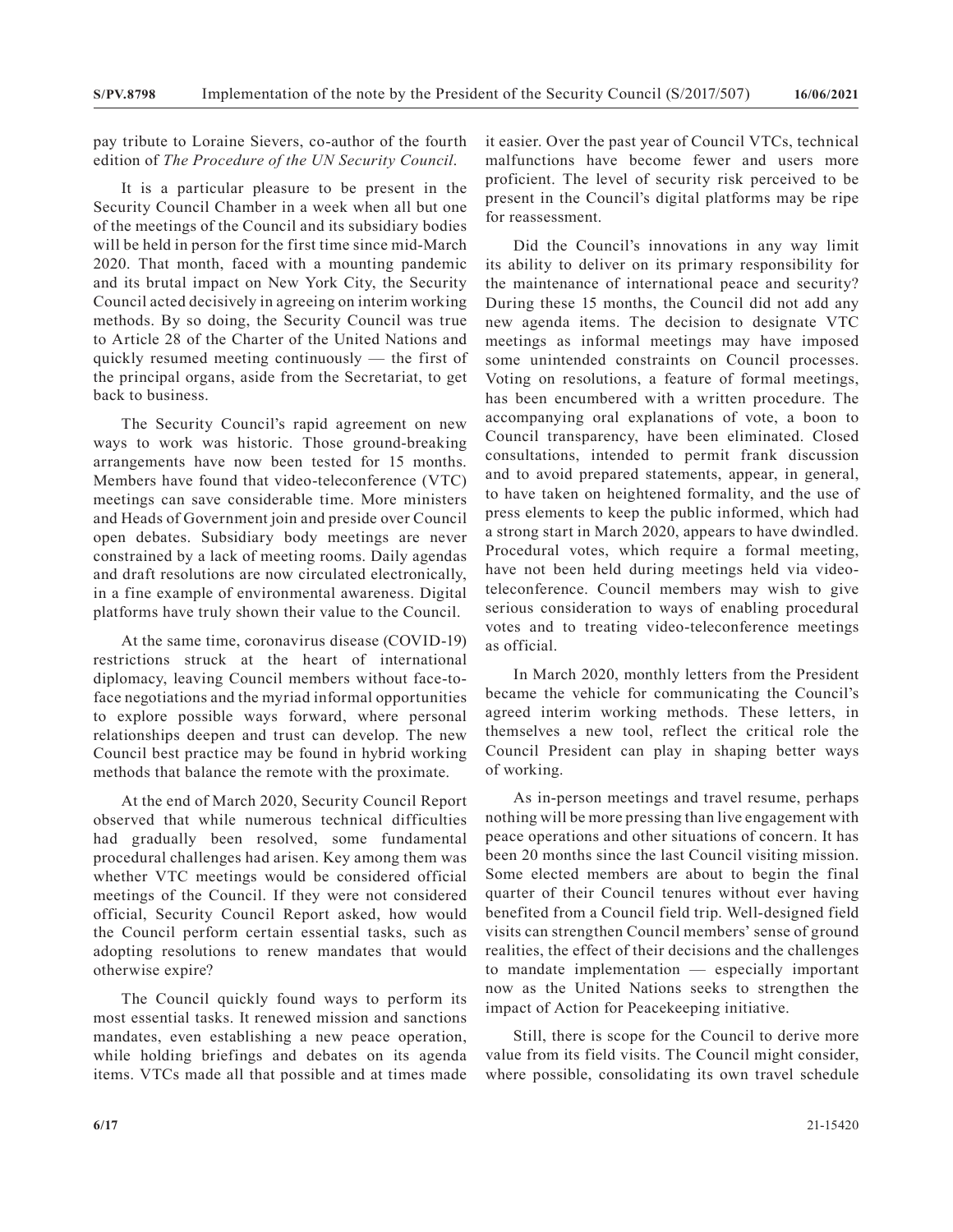and those of the heads of sanctions committees, other subsidiary organs and the Peacebuilding Commission for greater coherence and effectiveness. There could also be a fresh look at the need for full-scale Council visiting missions. These tend to be extremely costly, but also brief, with packed programmes. Late last year, one speaker at the Hitting the Ground Running workshop said that the visiting Council members "tended to be moved from the airport to conference rooms and back to the airport without adequately seeing the situation on the ground".

In past years, the Security Council has successfully deployed mini-missions of a subset of Council members. The most recent was in November 2012, when six elected Council members went to Timor-Leste just before that United Nations operation closed, spending four days in the country. That added ground time can expand possibilities for effective diplomacy. Would this not be a useful option now, for instance with the United Nations Integrated Transition Assistance Mission in Sudan, a new Mission, and perhaps for visits to a handful of situations not on the Council's agenda? Council members remaining in New York could, at selected moments, join those missions virtually via video-teleconference. The Council also once asked a single member to travel on its behalf, when the late Ambassador Kenzo Oshima of Japan, as Chair of the Working Group on Peacekeeping Operations, visited Ethiopia and Eritrea in November 2005.

The Council has proved that it can use the provisional rules of procedure and the Charter of the United Nations to be innovative and effective. This active use of existing tools and the ready development of new ones, need not end as the coronavirus disease (COVID-19) pandemic recedes. As the Council comes back to in-person meetings, the flexibility that the institution and its members showed during the COVID-19 period is important to retain. The Council can keep existing good practices, resurrect worthwhile older initiatives and continue to break new ground.

**The President**: I thank Ms. Landgren for her briefing.

I shall now give the floor to those Council members who wish to make statements.

**Mr. Geng Shuang** (China) (*spoke in Chinese*): China thanks Estonia for its initiative to convene today's open debate. We thank Ambassador King, Chair of the Informal Working Group on Documentation and

21-15420 **7/17**

Other Procedural Questions, as well as Ms. Sievers and Ms. Landgren for their briefings.

The Security Council bears the primary responsibility for maintaining international peace and security. As new challenges and threats keep cropping up, the Security Council needs to constantly improve its working methods, ensure fairness and justice, embody openness and inclusiveness, further enhance its efficiency and effectiveness, and better fulfil the critical duties entrusted to it by the Charter of the United Nations.

Since the coronavirus disease outbreak, the Council has developed its interim working methods and overcome many difficulties and inconveniences and has maintained business continuity. Looking back on the past year, we need to take stock of our experiences and good practices. We must also identify deficiencies, focus on the tasks and the future challenges facing the Council and actively improve its working methods.

In the light of what we have learned from our presidency of the Council in March 2020 and May 2021, I would like to recommend the following.

First, we stress the need for the Security Council to maintain unity, including in its decision-making. In the face of increasingly complex and formidable global challenges, the Council needs more than ever to practice and uphold true multilateralism, which is about having international affairs addressed through consultation. Council members should be mindful of maintaining the unity of the Council, respect one another and engage in consultations on an equal footing, enhance mutual trust and consolidate consensus. Unity among the 15 Council members is a show of power and strength, and is the source of its authority. We should duly enhance communication, accommodate each other's concerns and prioritize consensus-based decision-making. In particular, we should properly manage differences and avoid resorting to a vote whenever a difference arises.

Secondly, the Security Council must focus on its duties and highlight priorities. The world today is ridden with myriad problems and challenges. It is impossible and indeed untenable for the Council to be everything to everyone. It must stay focused on tackling major and urgent issues concerning international peace and security. In recent years, the number of items addressed in the Council has gradually swelled. This is a cause for concern. The Council should maintain the continuity of its work priorities and be prudent in introducing new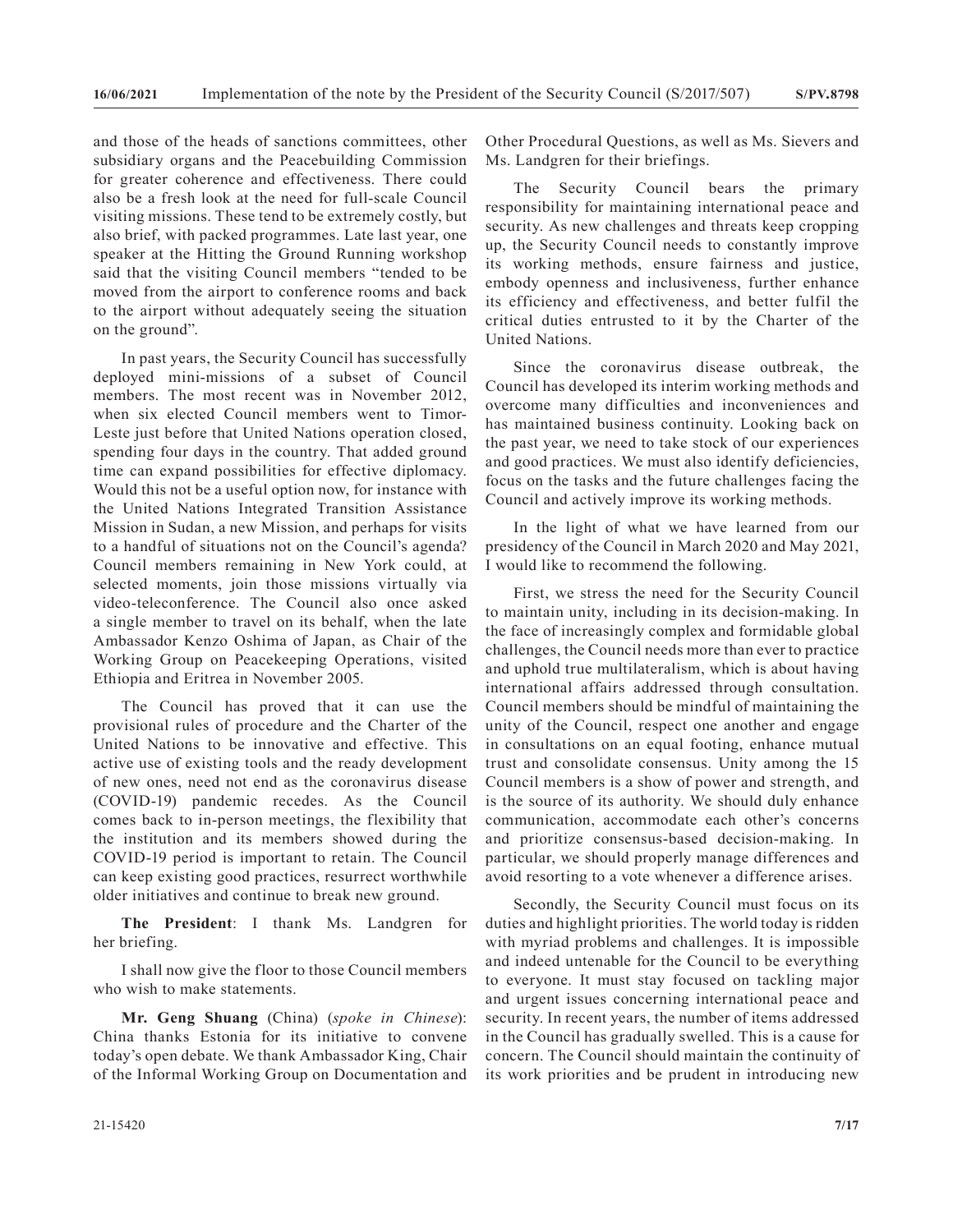topics for consideration. When it comes to cross-cutting issues, the Council should improve communication and coordination with the General Assembly and other organs so as to avoid broadening its scope of consideration, which would duplicate efforts and may lead to encroachment into the purview of the Assembly.

Thirdly, there must be extensive communication, openness and transparency. The Security Council performs its duties on behalf of all Member States. In addressing hotspot issues, it should heed the views of the wider membership, especially the countries concerned, countries of the region and regional organizations. Their unique advantages should be fully leveraged. The Council should be flexible and creative in organizing field visits and informal dialogues around relevant issues, and make good use of its Working Group on Peacekeeping Operations and other mechanisms, such as meetings with troop-contributing countries. In addition, the Council must consider and heed their views from all parties, especially those of troop-contributing countries on issues pertaining to the formulation of peacekeeping mandates and ensuring the safety and security of peacekeepers.

During its presidency in May, China consulted extensively and listened to the comments and suggestions of the countries concerned and regional organizations on hotspot issues. We communicated and coordinated with the Presidents of the General Assembly and the Economic and Social Council, as well as the Secretary-General — with good results. We support the Council strengthening its interaction with the Peacebuilding Commission so as to leverage its positive role.

The Council should be mindful of both efficiency and transparency and strike the balance between open and closed meetings. China supports the Council in stepping up communication with the media, while Council documents subject to consultations should be kept confidential to prevent leaks and avoid compromising the work and efforts aimed at reaching consensus.

Fourthly, we must improve mechanisms and embrace fairness. The Council should be pragmatic and efficient and constantly optimize its working mechanisms. Last Friday, the General Assembly elected new non-permanent members of the Security Council. China supports the idea of facilitating newly elected members in performing their duties and, with the

assistance of the Secretariat, strengthening capacitybuilding, including by helping elected members familiarize themselves in advance with the work of the Council and its subsidiary organs.

The allocation of penholdership should be more rational and reflect the shared responsibilities and collective participation. China supports multiple Council members serving as co-penholders and encourages non-penholders to actively contribute to the drafting of documents.

The rotating presidency of the Council has a special role to play. Coordination should be strengthened between incoming and outgoing presidencies to maintain coherence and consistency in working priorities.

Fifthly, we must be creative, flexible and more agile. The coronavirus disease presented an unprecedented challenge to the work of the Council. In March 2020, the Council defied all odds in exploring a set of contingency work modalities with many unprecedented practices. These practices have enriched the Council's working methods. Good practices need to be upheld and carried forward, which would help the Council cope with future emergencies. There is still room for improvement, such as the stability of the video-teleconferences and the quality of remote simultaneous interpreting platforms, but admittedly the contingency modus operandi is only an interim measure, not a long-term solution; it cannot replace our normal working modalities.

We are pleased to see that since the end of May the Council has gradually resumed in-person meetings. Considering the lingering risk of infection, the Council should continue in the next stage to maintain rigorous pandemic-prevention measures, follow maintain democratic and science-based decision-making processes and make sound arrangements for in-person meetings.

Improving the Council's working methods is an ongoing process. China stands ready to work with other Council members to continuously take stock, make steady progress and keep improving the Council's working methods to enable it to better perform its duties. We also support the Informal Working Group continuing to play a major role in this regard.

**Mr. Kimani** (Kenya): I would like to endorse Ambassador Inga Rhonda King's tribute to Professor Edward Luck and Ambassador Kenzo Oshima for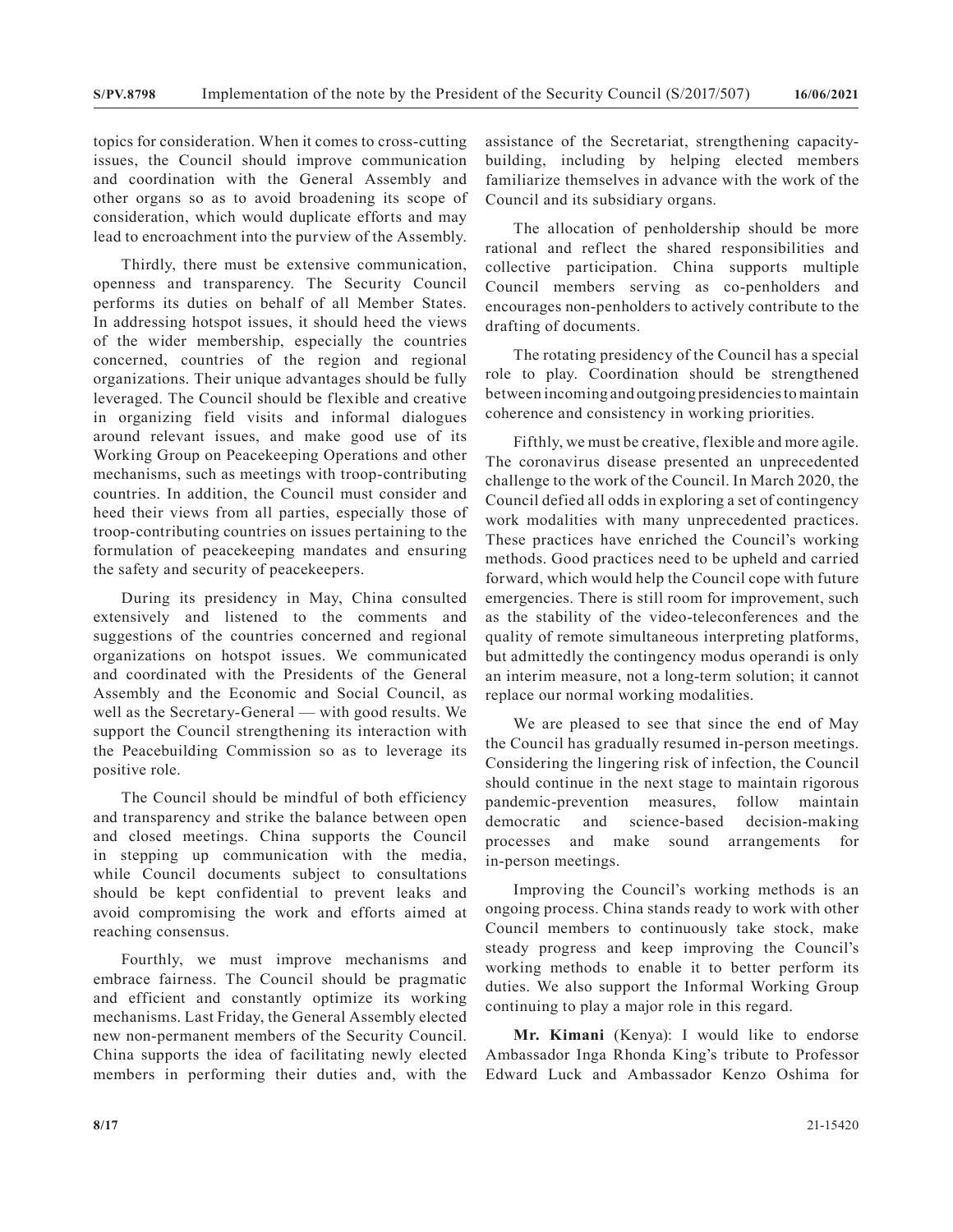their contributions to the working methods of the Security Council.

I have the honour to deliver this statement on behalf of the current 10 elected members of the Security Council (E-10) — Estonia, India, Ireland, Kenya, Mexico, the Niger, Norway, Saint Vincent and the Grenadines, Tunisia and Viet Nam .

Allow me to express our appreciation to the Estonian presidency for convening today's meeting and inviting the written participation of other members of the United Nations. This is unfortunately necessary in a period where we still need to observe a lot of caution due to the coronavirus disease (COVID-19) pandemic.

We thank Ambassador Inga Rhonda King, Permanent Representative of Saint Vincent and the Grenadines and Chair of the Security Council's informal Working Group on Documentation and Other Procedural Questions, Ms. Karin Landgren, Executive Director of Security Council Report, and Ms. Loraine Sievers, co-author of the fourth edition of The Procedure of the UN Security Council, for their insightful briefings.

When the pandemic struck last year, no one had a grasp of the journey it would take us on, as we were not prepared for it. We should commend the Council for its quick response in formulating the COVID-19-related working methods to adapt to the situation and ensure business continuity. It is important that we reflect on these working methods and formalize those that can continue to enhance the work of the Council.

Agility has taken up a strong place in our work as a critical element for the effective functioning of the Council, particularly during this extraordinary season. The effects of this pandemic should not affect the value placed on transparency, accountability, efficiency and the building of effective bridges between the Council and other organs and agencies of the United Nations. Actually, the pandemic has clearly demanded that we deliberately pause, look back and consider how best to move forward, ensuring that the work performed during this period — and the lessons learned — are not lost to history.

On the contrary, the work of the Council must be recorded for posterity so that this unprecedented season can also serve to improve the workings of the Council. Therefore, as we emerge from the pandemic, we need to look to the future and agree on working methods that

can withstand pandemics and any other major future disruptions of the normal workings of the Council.

We may start by agreeing that video-teleconference meetings are considered formal meetings of the Council, where the same provisional rules of procedure apply, allowing for the participation of non-members, the possibility to vote in real time on procedural and substantive matters, provide fully for multilingualism and ensure the attendant record-keeping rather than developing temporary special measures again. As a first step, we will continue to engage actively as the E-10 in the work of the Informal Working Group under the Chairpersonship of Saint Vincent and the Grenadines to secure the eight draft notes currently under discussion.

As we adjusted to the new reality, there was more scrutiny on how the Council would continue executing its mandate. This promoted calls for more transparency from the Council, including through the holding of more public meetings, wider representation by such stakeholders as women, civil society and youth, inter alia, and interaction with the media. This resonates with the progressively improving working methods, implementation of the note by the President of the Security Council S/2017/507 and the provisional rules of procedure.

The Council has been using video-teleconferences for meetings and consultations with increasing frequency. One of the benefits of working in a virtual format is the ability to secure the attendance of briefers from a wide range of stakeholders from across the world. Unfortunately, the year 2020 saw a significant decrease in the number of female rule 39 briefers.

The monthly presidency of the Council has a particular role to play in contributing to the promotion of transparency of the Council's work through engagement with the wider United Nations membership, the media, civil society and other stakeholders, which includes briefings on the programme of work, conducting wrapup sessions and producing monthly assessments. We also welcome the growing practice of presidencies making and publicizing monthly commitments on the implementation of note 507 and the eight related notes of 2019, and we emphasize their key role in creating and testing new practices under their presidencies.

This journey has not been devoid of challenges. However, these challenges have also presented great opportunities for the Council to seize. One of the greatest challenges to operational continuity of work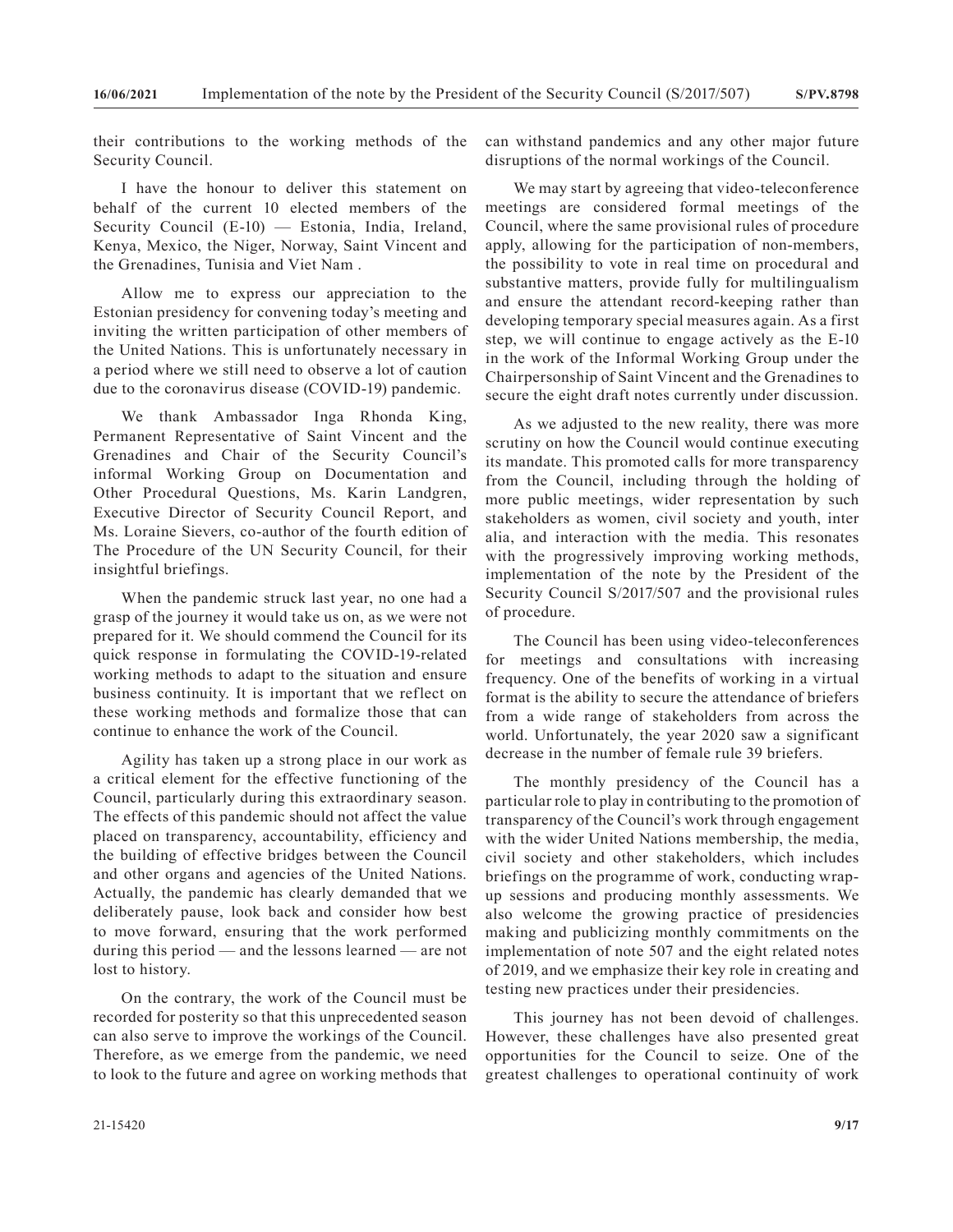is the technological capacity of the Secretariat and the political will to ensure that virtual open debates can include the participation of the wider membership of United Nations. Written contributions by non-Council member States are not an appropriate substitution for their participation in such debates. A progressive approach would be consideration of holding meetings that combine in person and virtual participation to attract a wide spectrum of briefers in choice events.

The Council greatly benefits from understanding the physical setting of conflicts, which is why field visits are of great importance. This important aspect of the Council's work has been greatly impeded by the precautionary travel restrictions necessitated by COVID-19 in the past year. However, with technological creativity and advancement, visits may be carried out virtually as we have already witnessed. We urge that such virtual visits be conducted only where travel is not possible and with the same frequency that in-person visits would have been conducted, so as to allow the Council to continue being more agile and responsive and to contribute to its prevention mandate.

At a time when the Council is under increased scrutiny, we should continue striving for more transparency, efficiency, effectiveness, democracy, inclusivity, accountability and balance. The Council needs to strike a healthy balance between public and private meetings, both to enhance the transparency and visibility of its work and to encourage more interactivity of discussions and consensus-building.

In that regard, for effective participation and in line with the promotion of multilingualism, the E-10 urges that efforts be invested in ensuring that interpretation is provided, including at closed meetings. We also welcome the current engagement of the Informal Working Group on Documentation and Other Procedural Questions on analysing ways to strengthen and improve the practice and procedure concerning the circulation of communications for the consideration of the Council.

The E-10 views that those ideals would be best achievable through a more equal distribution of work among all members of the Council in the spirit of burden-sharing. We therefore urge that cooperation be fostered among the outgoing, current and incoming elected members to help maintain critically needed continuity.

To help ensure that smooth rollover of E-10 membership, capacity-building should be conducted for incoming members immediately upon their election. The envisaged capacity-building would involve chairs of subsidiary bodies helping incoming members to have a clearer understanding of what chairing subsidiary bodies entails. That should also help to demystify penholdership arrangements and create linkages among penholders and co-penholders.

In order to promote transparency and the fair and equitable distribution of work — including current penholders agreeing to co-penholdership arrangements with E-10 members who have valuable experience to contribute — the provisions of note 507 on the selection of the chairs of subsidiary bodies must be implemented. In particular, the informal process of consultations should start with incoming members as soon as possible after the elections and in conjunction with the envisaged capacity-building.

The selection process must be carried out in a transparent manner and ensure that the views of incoming members are taken into account in the allocation of roles. The expertise of elected members should be an additional factor in the process. In that regard, the consensus proposal by elected members needs to be respected. To promote efficiency and a smooth transition, the selection process should be done in a timely manner to allow incoming members, during the observation period commencing on 1 October, to monitor closely and better understand the work of the subsidiary bodies that they will chair.

Targeted sanctions are an important tool for addressing threats to international peace and security and are therefore critical to the execution of the mandate of the Council. The E-10 underscores the importance of accountability and transparency in the work of the sanctions committees. The working methods must align with international due-process standards.

We strongly believe in the need to increase the efficiency of United Nations sanctions by strengthening fair and clear procedures for sanctions regimes, including by creating review mechanisms similar to that of the Ombudsperson for the sanctions regime of the Committee established pursuant to resolutions 1267 (1999), 1989 (2011) and 2253 (2015) concerning the Islamic State in Iraq and the Levant (ISIL/ Da'esh), Al-Qaida and associated individuals, groups, undertakings and entities.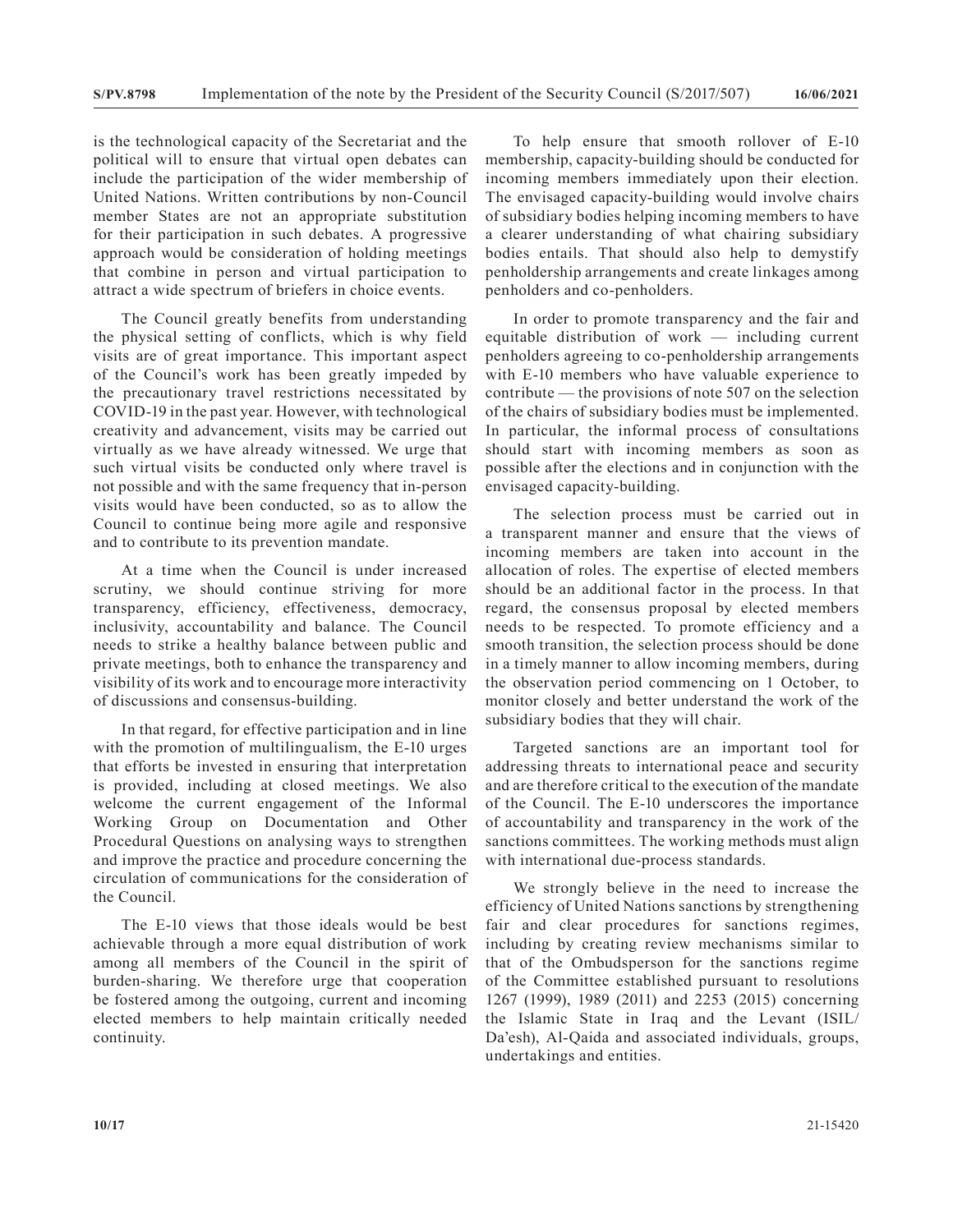In addition, the Council should take into account the efficacy of sanctions through evolving phases of conflicts and respond accordingly by periodically reviewing and suspending, lifting or strengthening measures, as appropriate.

With respect to the working methods of subsidiary bodies, including sanctions committees, a transparent, open and evidence-based methodology needs to be followed. Any agenda items being introduced for consideration, as well as holds placed on listing requests or other matters of the Committees' business, need to be supported in writing, with necessary justification by the requesting member, in order to promote transparency and accountability and ensure efficient record-keeping. That would also help maintain the credibility of the work of the Committees and in turn of the Council.

To satisfy the Council's efforts to be both agile and promote transparency and also to prevent conflicts, we urge continued targeted periodic engagement with regional organizations. That should not be limited only to signature events but should also include covering topical issues that arise, such as the exchange of experience in regional management of the pandemic. Engagement with regional organizations also speaks to the importance of Chapter VIII of the Charter of the United Nations in executing the mandate of the Council.

On that note, the E-10 members recall that in the Council video-teleconference on working methods held on 15 May 2020 (see S/2020/418), the critical and urgent need for reforms in the Security Council to reflect contemporary realities was underscored. While the Council needs to be more efficient, representative, transparent, accountable and democratic, it is the only United Nations organ that has been left behind in having a truly representative composition. The use, or threat of use, of the veto also continues to prevent the Council from acting on vital topics.

We call for restraint on the use of the veto, especially on actions aimed at preventing or ending mass atrocity crimes — the very heart of the Security Council's mandate. Those imbalances should therefore be addressed.

Finally, the E-10 reassures you, Sir, of its commitment to live up to the responsibility bestowed upon us through election by the States Members of the United Nations to efficiently and effectively execute the Council's mandate and drive forward improvements in its methods of work.

**Dame Barbara Woodward** (United Kingdom): I join others in paying tribute to Professor Edward Luck and Ambassador Kenzo Oshima for their work.

I would first like to thank Saint Vincent and the Grenadines, as Chair of the Informal Working Group on Documentation and Other Procedural Questions, for their excellent stewardship of the discussions on improving Council working methods and for maintaining momentum on this important topic. I also thank our briefers today for their stimulating ideas and their reflections.

Like others, the United Kingdom recognizes how far the Council has adapted to challenging circumstances in the last year. And I pay tribute to the Security Council Affairs Division for their role in enabling that. I agree that there have been some positive developments from the adoption of virtual working methods.

First, I have been struck by how easily the technology now allows us to include more diverse voices from the field — the voices of civil society, women peacebuilders and young people — as we did during our presidency of the Council in February. As our fellow 10 elected members of the Council highlighted, we should continue such practices.

Secondly, the virtual convening of leader-level debates has brought greater visibility and weight to issues of international concern, such as the impacts of climate change on security and fragility.

But we need to be honest with ourselves that there have been downsides, which have affected the Council's capacity to fulfil its mandate, including to face new challenges. Agility does not mean just being able to convene; it is also about responsiveness to emerging issues of concern and our working methods, as we have heard from others, have inhibited that responsiveness. Due to objections from a single Council member, the Council has not held formal meetings via videoteleconference since last March.

That has meant that, without the procedural mechanisms for the resolution of disagreements, we have at times not been able to discuss new or existing agenda items more substantively or to bring visibility and attention to issues in the open when needed.

Looking forward, we need to build back better. I call on all of us to work collectively towards three goals so that the Council can continue to fulfil its mandate in the face of new challenges.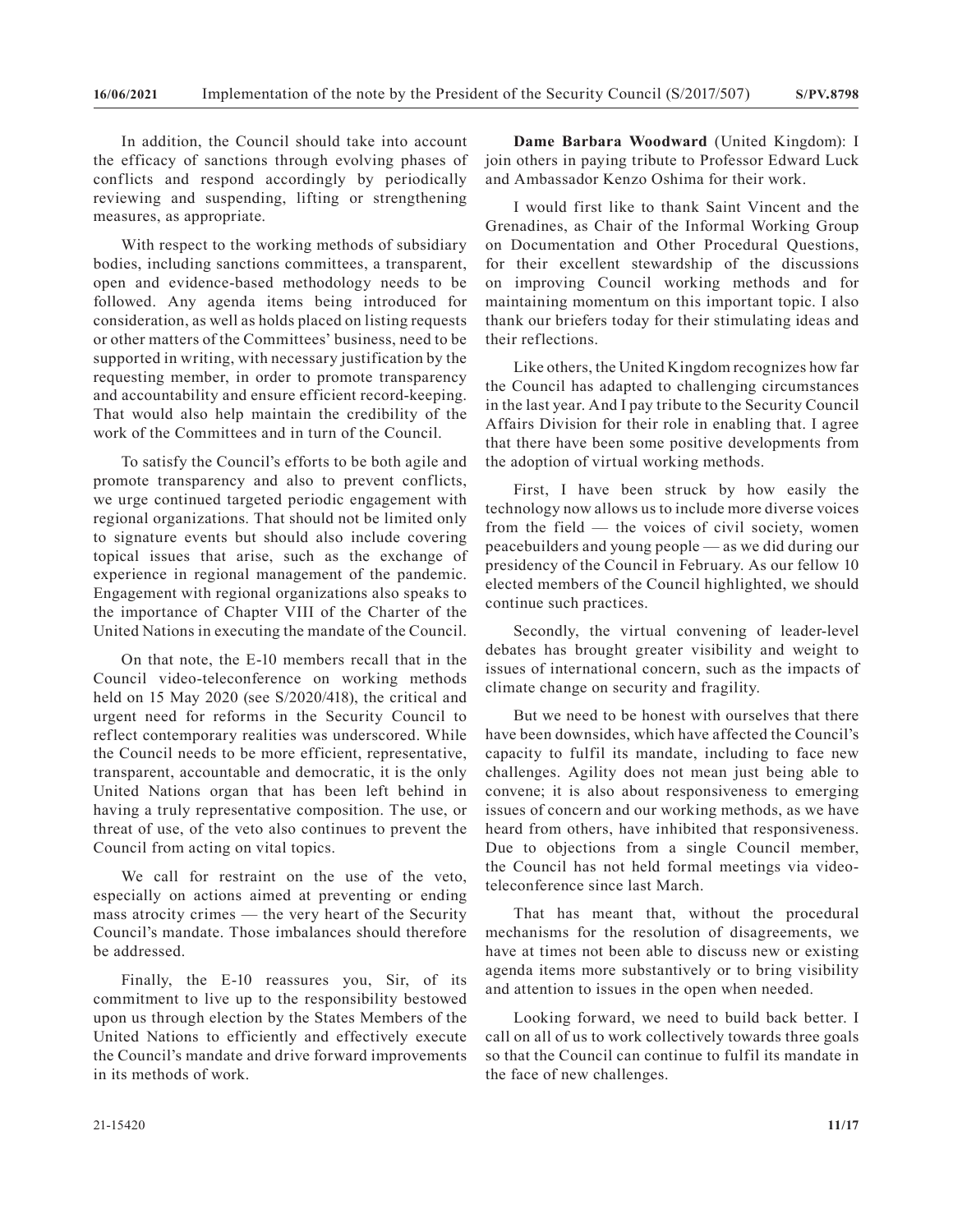First, on effectiveness, the Security Council best fulfils its mandate by solving problems through interactive debate, critical analysis, challenge, building consensus and making decisions that move issues forward. Sometimes that means more talking in private rather than in public, and sometimes that means discussing new issues that may be uncomfortable to some. But it is of overriding importance that we address risks of conflict before they escalate if the Council is to remain relevant and effective.

Secondly, on efficiency, we have all tried to make progress in bearing down on speaking times in the Council. However, lengthy meetings, using prepared statements, without moving issues forward, rarely, if ever, fulfil the Council's mandate.

Thirdly, on transparency, as we heard many times this morning, we must remain relevant and connected with the wider United Nations membership and public. We must explain ourselves where we can. We therefore support a return to using press elements regularly to help transparency and project the voice of the Council when we agree.

Engaging with a diverse set of briefers is an important way of staying connected, and we will continue to promote the participation of civil society in Council activity.

In conclusion, I welcome the chance to hear from Council and non-Council members about how else we can build back better. We have an opportunity to reset as we return to the Chamber to ensure that we can credibly fulfil our mandate in the face of twenty-firstcentury challenges. Let us not waste it.

**Mr. De Rivière** (France) (*spoke in French*): I would like to thank the representative of Saint Vincent and the Grenadines for her work in leading the Informal Working Group on Documentation and Other Procedural Questions. I would also like to thank Ms. Sievers and Ms. Landgren for their insights and proposals.

The Security Council has adapted to the health crisis, but that adaptation has come at a cost: we have departed from our rules of procedure and undermined multilingualism, which is a fundamental value of the Organization. I am therefore pleased that, with the return to the Chamber, the Council is now holding its public meetings and consultations in all the official languages. We must now return to our usual working methods. That means in particular putting an end to virtual meetings. The return to normality can be only gradual in the current health context.

France shares the desire to reform the Security Council and its working methods, which the elected members just expressed. We are committed to reforming the Council in order to strengthen its legitimacy and effectiveness. Furthermore, together with Mexico, we proposed the voluntary and collective suspension of the use of the veto in cases of mass atrocities. We are pleased that the five new members elected last Friday support that initiative. We call on all other members, in particular the permanent members, to join it.

We worked with all our partners to ensure a transparent and predictable selection procedure for the Secretary-General. We are ready to supplement the note by the President of the Security Council S/2017507 to achieve greater efficiency, transparency and inclusiveness. The proposals of Saint Vincent and the Grenadines will help to move in that direction.

However, our work on consolidation and clarification must not be at the expense of flexibility. In particular, the freedom of any State member of the Council to submit a draft text at any time on any topic must be preserved. France is not opposed in principle to the chairing of subsidiary bodies by permanent members. In fact, we chaired the Working Group on Children in Armed Conflict for four years. But assigning subsidiary body chairpersonships to elected members allows for a regular rotation, which is useful to prevent blocks and to generate ideas.

We must implement the recommendations already agreed. France is working on that with all its partners in the Council. With my colleagues from the European Union, Estonia and Ireland, we established common working methods for our Security Council presidencies.

We are also committed to involving the countries concerned in our initiatives. We raised the issue of condemning the coup d'état in Mali with the three African members of the Security Council — the Niger, South Africa and Tunisia — as well as Saint Vincent and the Grenadines (A3+1). Yesterday, elements of the press were adopted at the initiative of the A3+1 and France on the humanitarian situation in the Democratic Republic of Congo. We are working with the Niger to ensure that the Security Council supports the countries of the Sahel in their fight against terrorism, which results in many civilian victims, as was also recently the case in Burkina Faso. We continue to work with Tunisia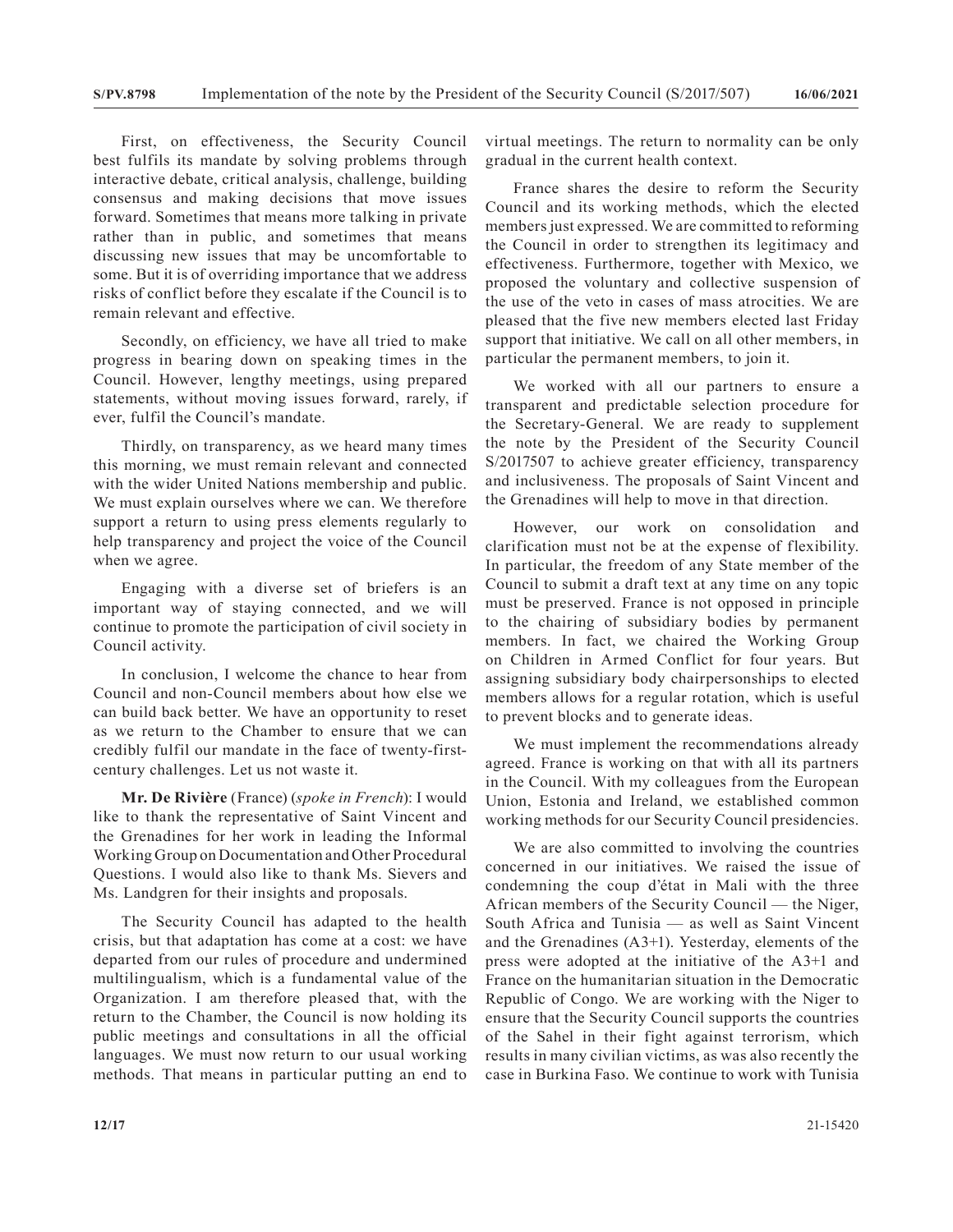on the implementation of resolution 2532 (2020), on the coronavirus disease.

Apart from our working methods, our priority must be to ensure the effectiveness of the Council on a daily basis. We support convening interactive dialogues and meetings in Arria Formula format. They help to inform the Council on important issues. However, such meetings should not add to the work programme at the expense of the time needed to deal with crises. Moreover, they must remain informal.

In the same spirit, we must avoid an excess of public meetings to the detriment of decision-making. We spend too much time successively presenting our national positions and too little time working on compromises and joint actions. Public meetings are important but they tend to polarize positions. We need to find a better balance. We are still quite far from that.

We are counting on the chairmanship of the Informal Working Group and subsequent presidencies of the Security Council to align our efforts in that direction. We will strive for that during our presidency of the Security Council in July.

**Mr. Polyanskiy** (Russian Federation) (*spoke in Russian*): At the outset, I would like to thank the briefers, Ms. Loraine Sievers and Ms. Karin Landgren, for their comprehensive briefings. We echo the colleagues who paid tribute to Professor Edward Luck and Ambassador Kenzo Oshima for their studies of the Security Council's working methods. We also thank Ms. Rhonda King and the entire delegation of Saint Vincent and the Grenadines for their statement, as well as for their able leadership of the Informal Working Group on Documentation and Other Procedural Questions.

For several years in a row, the Security Council has discussed its working methods in an open format, with the participation of a broad representation of States Members of the United Nations. We note that for the second year running this debate has been held under the Estonian presidency.

We support the importance of enhancing coordination between the Security Council and the wider membership. We trust that today's debate, as well as the external assessment of the current state of affairs itself, will make a particular contribution to the activities of the Working Group and also help to provide it with new ideas, on the understanding, of course,

that the working methods themselves and any steps to modify them are the preserve of the Council members.

The issue of the Security Council working methods is very sensitive. Russia has consistently maintained that any changes in that regard should be aimed at really improving the effectiveness and efficiency with which the Council carries out its primary function of maintaining international peace and security. Resorting to ill-conceived initiatives that are not tailored to the specific nature of the Council's work not only does not help to achieve results but, on the contrary, is often counterproductive.

We welcome the efforts of the delegation of Saint Vincent and the Grenadines to improve the working methods of the Security Council. We have taken note of its intention to amend the note by the President of the Security Council S/2017/507, which is of great importance as a compendium of Council working methods and is actively used by non-permanent members of the Council as an important primary source. We stand ready to assist the delegation of Saint Vincent and the Grenadines in that painstaking work. In our view, there should be no undue haste in doing so. Our efforts in that regard should be coordinated and focused on achieving consensus.

We note the growing interest in the procedural aspects of the Security Council's work on the part of its non-permanent members. That undoubtedly helps to develop best practices for the Council's work.

The year 2020 has been difficult for all humankind. The world has had to face a new and previously unknown challenge — the coronavirus disease (COVID-19) pandemic. The ensuing sanitary and epidemiological restrictions necessarily impacted the work of the United Nations, in particular the Security Council. However, despite the difficulties, the Security Council was able to prove its ability to adapt quickly and in a timely manner to the new situation. Temporary extraordinary measures were developed to ensure the uninterrupted continuation of its work. We strictly adhered to that modus operandi in the months that followed.

As the situation in New York changed and the phases of reopening began, Russia advocated a swift return of Council members to the Chamber, subject to the necessary precautions. To that end, we supported the holding of the first in-person meetings of the Security Council in the Economic and Social Council Chamber during the presidency of Germany last July. That same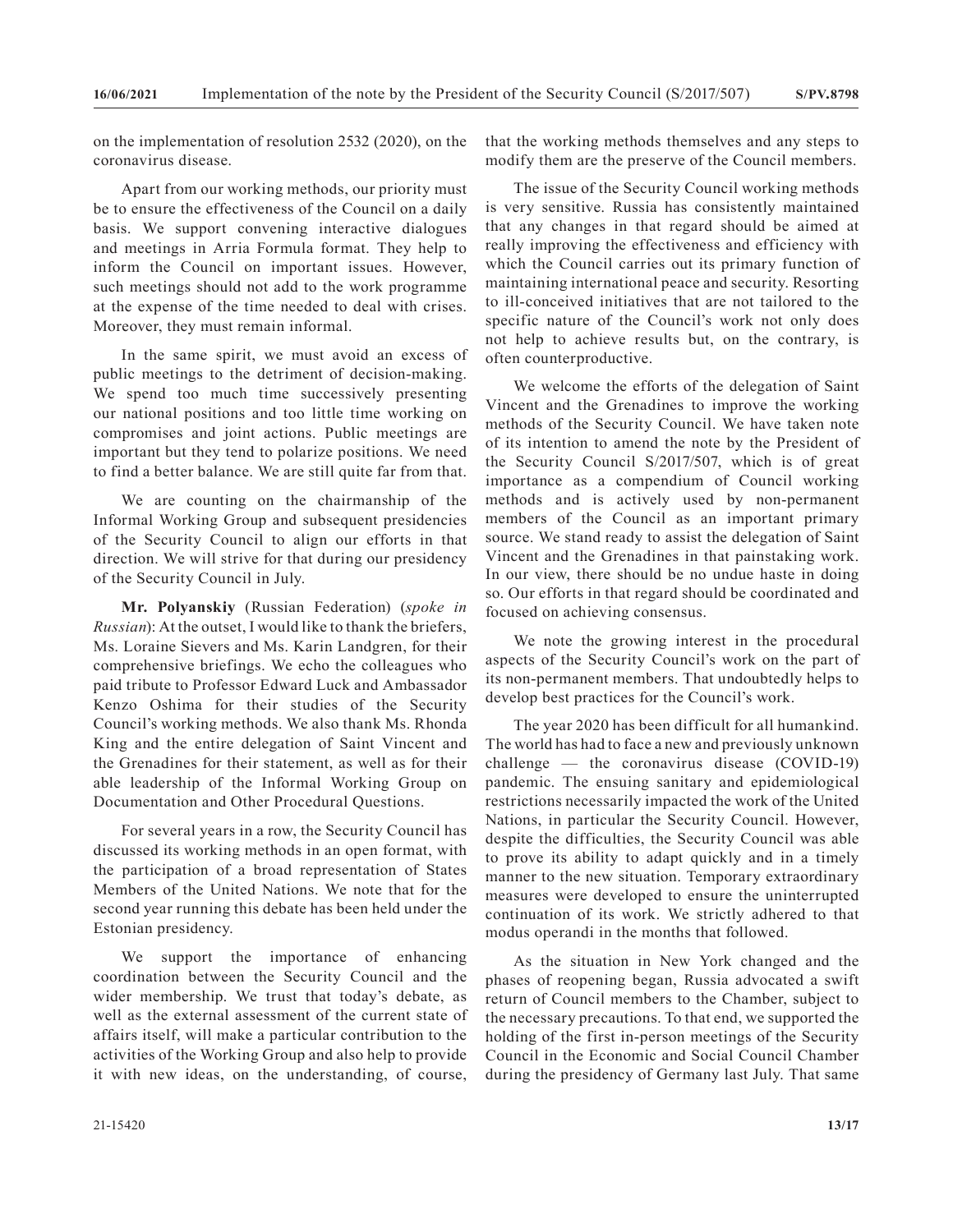principle also guided our own presidency of the Council in October 2020, which was successfully carried out with the use of the newly installed plexiglass partitions in the Chamber.

The COVID-19 pandemic provided us with an excellent opportunity to assess the important role of the Council's face-to-face discussions of the international agenda. It has become clear that no alternative working methods can replace face-to-face interactions among Council members. I think all representatives will agree with me in that regard.

We are pleased to note the Council's gradual return to normal work in the Chamber. We are of the view that the video-teleconference (VTC) format used throughout 2020 and in part in 2021 worked only on a temporary basis and under extraordinary circumstances. As agreed when it was introduced, meetings held in the VTC format cannot be considered formal meetings of the Security Council procedurally, legally or logically. Accordingly, we see no need to institutionalize those temporary measures. In the event of a recurrence of a crisis similar to that of last year, we have experience and a solution, which is set out in the letters of the President of the Security Council, to which we can always return.

We do not deny that VTC meetings have their advantages and we can continue to use them to convene informal meetings. In particular, they help to significantly expand the circle of those who can provide the Council with important information for decision-making. I am referring to mechanisms in the Council's toolkit, such as the interactive dialogues and informal Arria Formula meetings. We are convinced that those formats should be used only to enhance the awareness of Security Council members about issues on the Council's agenda. At the same time, we do not support any hybrid formats, which risk introducing unpredictable and serious legal consequences for the Security Council and the United Nations as a whole.

We continue to draw attention to the Council's excessive documentation workload. Every year the Security Council produces several hundred documents. The added value of some of them is, unfortunately, questionable. The often observed excessive micromanaging of resolutions is not helpful either. We are convinced that the final products of the Security Council should be concise, clear, easy to understand and, most importantly, action-oriented.

In recent years, the practice of considering thematic subjects in the Council has become more frequent, especially those that, in accordance with the Charter of the United Nations, fall under the competence of the General Assembly, the Economic and Social Council and other organs of our global Organization. That violates the well-established division of labour and distracts the Security Council from addressing its priorities, on which it can and should take concrete decisions.

In the context of an even distribution of responsibilities in the Security Council, the question of penholdership deserves particular attention. We have consistently advocated expanding the circle of penholders, first and foremost to non-permanent members. In that regard, we are guided by presidential note 507, which states that any member of the Security Council may be a penholder and more than one Council member may act as co-penholder. Individual members of the Council should not consider certain countries or even regions as their fiefdoms or act as their mentors on particular issues. We are ready for constructive interaction with Council members on that question.

We would also like to recall once again the inadmissibility of the practice of introducing artificial deadlines into the Council's work. It is no secret that the dates for the adoption of most Security Council resolutions are already known at the stage when the Council decides on its programme of work for the month. Nevertheless, many drafts continue to be received late without justification, which does not allow for a comprehensive expert assessment, let alone meaningful consultations.

One sometimes has the feeling that the penholders do that deliberately, believing that in their haste their colleagues may simply not notice problematic points in the texts. The wording of Security Council resolutions is sometimes changed a few minutes before the vote. The resulting output consists of half-baked products that do not address the concerns of Council members and provide unclear instructions to the Secretariat.

All that is unacceptable. We will continue to fight against such tactical tricks. We do not rule out the possibility that in the end we will be forced to evaluate the effectiveness of penholders' work according to those parameters.

The issue of Council visits was also raised. We support the resumption of that useful practice. Visits help Council members not only to be heard but also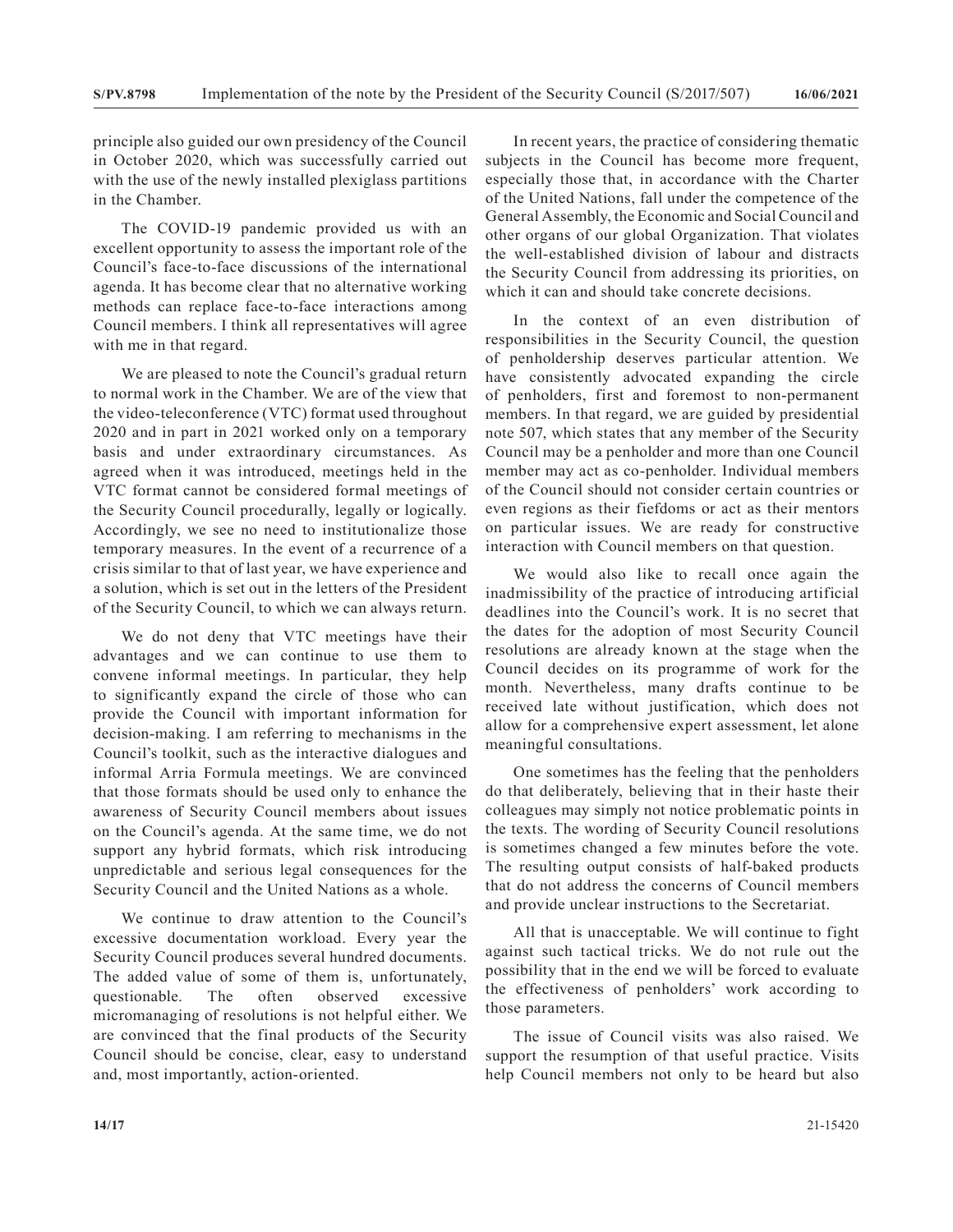to form their own impressions of what is happening on the ground and to engage with key stakeholders in any given situation on the Council's agenda. That is important to all of us without exception.

At the same time, we must also understand that the lack of representation of certain States during those visits could be construed as a political signal. That is why I believe that it would be optimal for missions to include all members. With regard to virtual and hybrid visits, they hardly allow us to achieve the goals that we set for such visits.

In conclusion, as the issue of the right of the veto was raised today, I would like to underscore that it does not pertain to Security Council working methods but rather is the cornerstone of the entire architecture of the Security Council and key to achieving balance in Council decisions and ensuring that they have a good chance of being implemented as effectively as possible.

**Mr. DeLaurentis** (United States of America): I thank you, Mr. President, for paying tribute to Professor Edward Luck and Ambassador Kenzo Oshima. Both made unique contributions to the United Nations. I personally knew Ed for many years and had the great honour to sit with him on panels about the work of the Security Council — mostly in front of students — where Ed would gently but firmly correct my interpretation of procedural matters. And he was always right.

I would like to thank the briefers for their thoughtful interventions. We are grateful to Ambassador King for her leadership in shepherding productive and pragmatic discussions in the Informal Working Group on Documentation and other Procedural Matters. Many thanks go to Lorraine Sievers for her insightful presentation. She literally wrote the book on Security Council procedure and we at the United States Mission frequently consult her authoritative treatise. It is lovely to see her again. We appreciate Karin Landgren's thoughtful briefing, as well as the work that she and her team undertake to provide the Security Council community with the informative Security Council Report.

The Security Council persevered during the coronavirus disease (COVID-19) pandemic, adapting innovative methods of maintaining continuity so that it could fulfil its vital functions. Most significantly, the Security Council adopted and implemented a written correspondence process for the adoption of its resolutions. Through that essential measure,

the Security Council ensured that it could renew peacekeeping mandates and sanctions resolutions and could respond to the crises of the day, in particular the COVID-19 pandemic itself.

The Security Council was also able to convene virtually through the video-teleconference (VTC) system. Through the utilization of VTC technologies, the world was able to see that the Security Council continued to receive briefings, engage in debates and perform its role in maintaining international peace and security.

Nonetheless, the United States is concerned that these virtual discussions have not had the status of actual meetings of the Security Council. And because they are not actual meetings of the Security Council, the Council's provisional rules of procedure do not apply to them. Thus, due to the objections of one Council member as the pandemic began, for well over a year the Security Council has not been regularly functioning pursuant to its provisional rules of procedure and has not been holding "meetings". So, for almost a year and a half, the Council has effectively been unable to take any votes whatsoever on procedural decisions, even when the vast majority of Council members may have supported the decision in question.

In rules 2 and 3, the fundamental rules requiring the President of the Council to call a meeting of the Council, have been eroded over the past year and a half. This state of affairs is not acceptable and we think that the Security Council members should address it, even after this horrible pandemic is behind us, so that we can be on a sound legal and procedural footing in the event that the Security Council is unable to meet in person again in future.

After all, the General Assembly was able to adopt a contingency decision (General Assembly decision 75/520) to enable it to vote electronically on resolutions in the event that it is unable to hold in-person meetings. The Security Council should be able to adopt a procedural decision establishing that virtual meetings are indeed meetings of the Security Council, and that the Council's provisional rules of procedure apply to them.

In conclusion, we would like to express our profound gratitude to the Secretariat, in particular the Security Council Affairs Division, the United Nations interpreters and the United Nations Technical Support Team, for their hard work throughout the pandemic.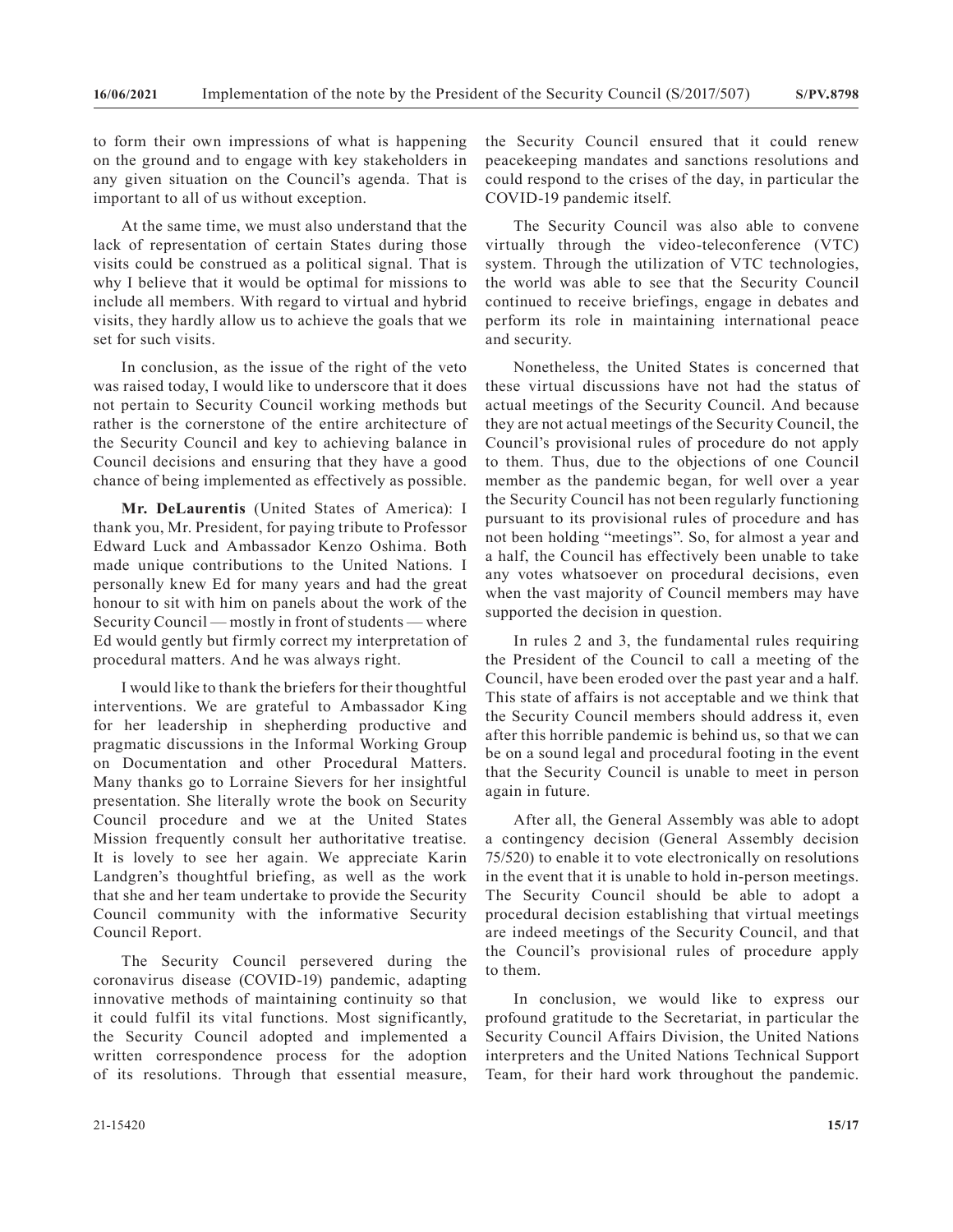Their tireless and crucial efforts behind the scenes enabled the Council to continue to function — and for that the international community owes them a debt of thanks.

**The President**: I now give the floor to Ambassador King to respond to comments and questions raised.

**Ms. King**: I am grateful for the opportunity to add a few comments.

First, I would like to thank Ms. Sievers and Ms. Landgren for their insightful reflections, which will no doubt inspire our working methods deliberations within Committee. I also thank my colleagues for their critical observations during this debate. It is clear that we are all committed to the optimal functioning of the Security Council.

It is worth repeating that the flagship open debate remains a critical opportunity for the Security Council to engage with the wider membership of the United Nations. Over the past year, the coronavirus disease (COVID-19) pandemic has challenged the quality of that engagement. However, the Council's resilience did not falter. As such, the Council was able to creatively adapt its working methods to maintain — and in some cases enhance — that engagement.

While we were not able to convene this open debate in the usual format, with the wider membership physically with us, the presidency's willingness to facilitate the Security Council's presence in the Chamber is indeed laudable. It is our hope that the next open debate on working methods will be convened with the Council and the wider membership assembled jointly in the Chamber to continue these important discussions. Until then, I look forward to reading the membership's written interventions geared towards strengthening the working methods of the Security Council.

I conclude by recalling the words of the late Professor Edward C. Luck during his last briefing to this organ in May 2020 (see S/2020/418), in which he reminded the Council — and as the Chair stated earlier — that "the ultimate test will be how fully and faithfully those measures are implemented." He went on to say:

"As we have seen with different elements of the 507 process, putting agreed words into practice has not always been easy or quick. Some of the phrasing sounds ambiguous, imprecise or open to interpretation — in other words, diplomatic. The

first responsibility for monitoring the results lies with the members of the Council, but external observers should not take their eye off the ball in this consolidation phase." (*S/2020/418, annex 3*)

In that context, I reiterate that we do welcome the written statements to be submitted by the wider membership. We will miss Professor Luck's engagement and his wisdom, but his legacy will undoubtedly live on. May he rest in eternal peace.

**The President**: I thank Ms. King for the clarifications she has provided.

I now give the floor to Ms. Sievers to respond to comments and questions raised.

**Ms. Sievers**: I wish to echo Ambassador King's statement about how important these annual working methods open debates are. I think that this time, in particular, having been through such unusual conditions over the past year, there have been a number of statements that indicate a very fresh look at how the Security Council has been conducting its work. I think we are all convinced that it is not going to be a return to business as usual from now on.

One of the things that struck me in today's comments is that the role of the President has been seen as critical during the pandemic interim period. In that connection, there were some interesting suggestions on how the role of the President can continue to be strengthen, not only individually, but in cooperation with other presidencies.

I also wish to pay tribute to the work of the Informal Working Group on Documentation and Other Procedural Questions. At this point, with the combined operative paragraphs of S/2017/507 and the eight presidential notes that were adopted at the end of 2019, there are 154 paragraphs that need careful attention. This represents a great deal of work and is expensive. At the same time, the Informal Working Group is trying to make progress. I think we can all admit, to some extent, that the low-hanging fruit has been picked and the more difficult issues are now before the Group.

I also want to express my gratitude for the kind words offered in relation to my briefing and my book, *The Procedure of the UN Security Council*.

**The President**: I thank Ms. Sievers for the clarifications she has provided.